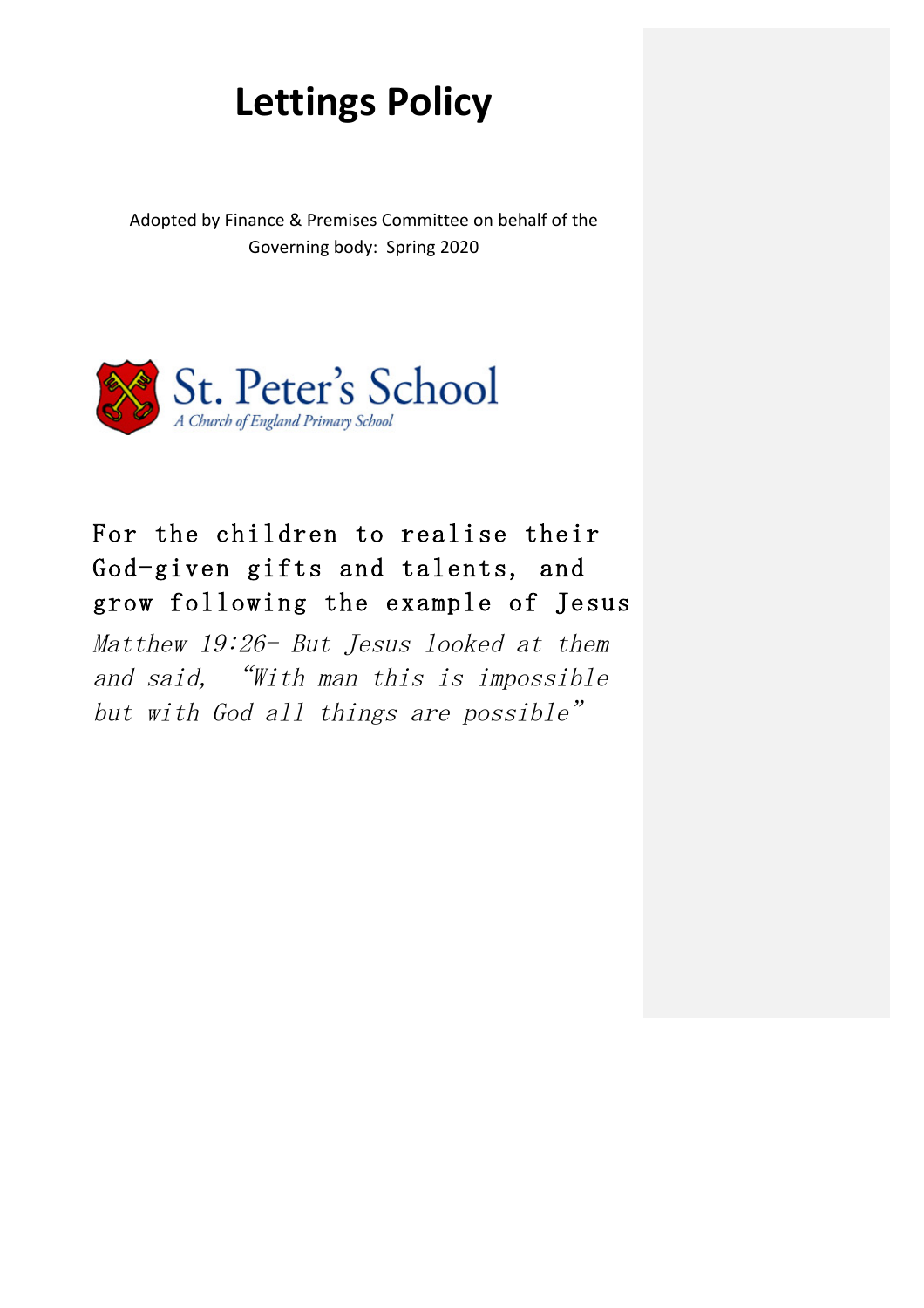We are committed to safeguarding and ensuring the health, safety and well-being of all pupils in accordance with safeguarding procedures and guidance for staff outlined in the school's Health and Safety, Child Protection, Security and Safeguarding policies.

# **LETTINGS POLICY**

The hiring of the school buildings by external organisations is a valuable means of raising money to enhance the school's budget. It is important, therefore, that there should be a clear policy, agreed by the Governing Body, which

(a) lays down the criteria for the approval or otherwise of a request for hire and

(b) gives guidance on the appropriate level of charges to be made for the hiring of specific areas of the school buildings.

Criteria for the approval of requests for hire

1. Applications received from the following groups will normally be approved automatically:

a) Any school related organisation

b) Adult education courses

c) Local Community Groups that satisfy appropriate conditions relating to supervision and organisation.

d) Language schools in so far as any request does not adversely affect the teaching and learning of pupils of the school.

e) Requests from established Youth Groups (e.g. Girls Brigade).

f) Individuals who wish to hire the premises for a family event or community activity/meeting.

2. Applications from the following groups will be considered on their merits and may be referred to the Governing Body for approval:

a) Requests which involve the consumption of alcoholic drinks on the premises.

b) Religious groups.

c) Organisations seeking hire of school for profit making purposes.

3. Applications from the following groups will normally not be approved:

a) Political or quasi-political groups.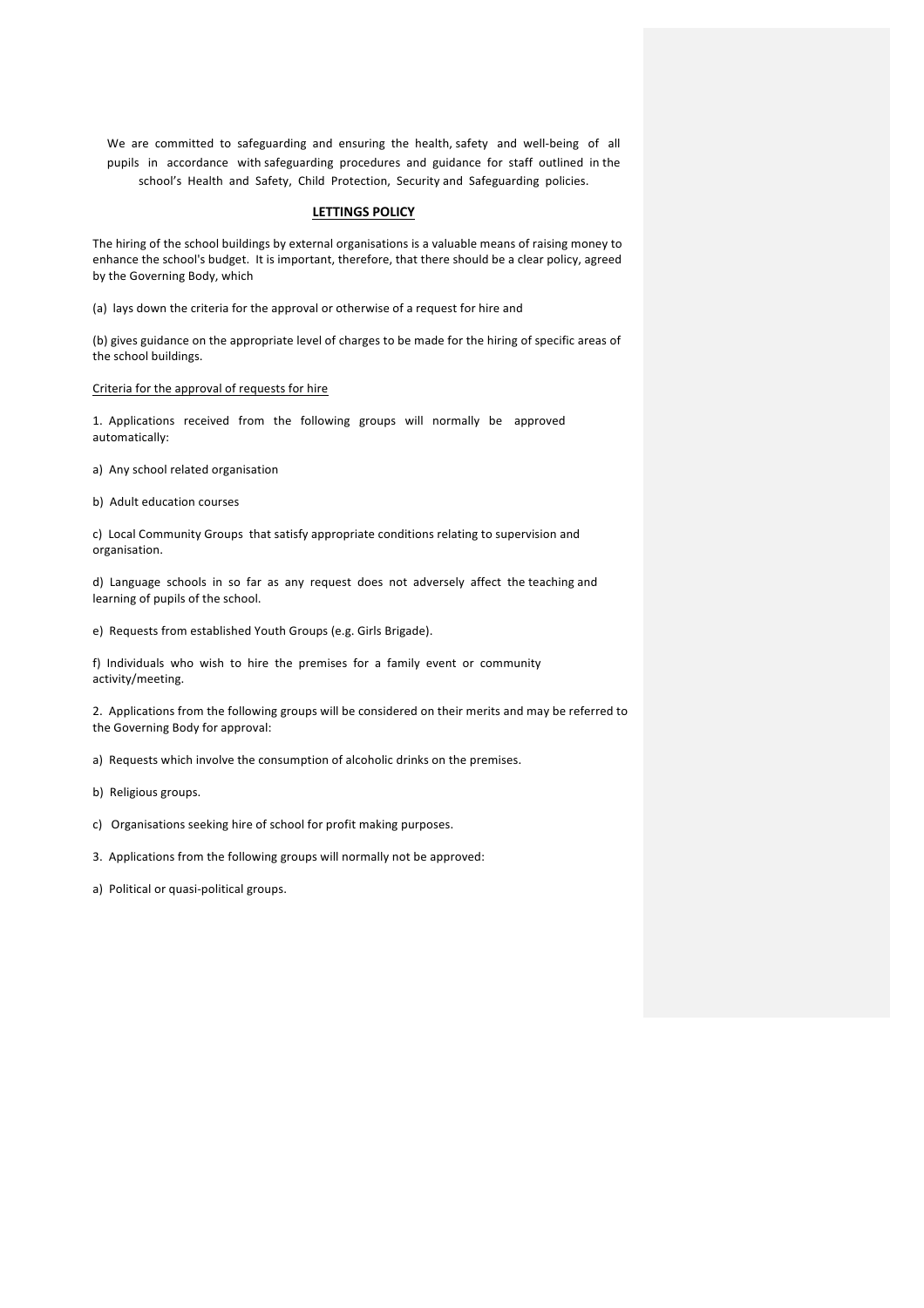4. The Governing Body reserves the right to disapprove without reason any request made for the hire of the school premises.

We are a safeguarding school and put the welfare of children first. All extended schools providers will provide a Disclosure and Barring Service (DBS) check and a certificate showing the appropriate level of public liability insurance is in place.

# **FINANCIAL ACCOUNTING**

1. All letting agreement forms to be sequentially numbered, correctly authorised and accounted for.

2. An invoice should be issued for all lettings where a charge applies.

3. A receipt should be issued to the Hirer when cash payments are received. Receipt to include date, amount and invoice number to which it relates.

4. Income, when processed in RM Finance, should be referenced to the relevant invoice number.

# **LETTINGS CHARGES**

| Commercial                                         | £45ph (£20 to Budget/ £25 to Governors)                                                                                                                  |
|----------------------------------------------------|----------------------------------------------------------------------------------------------------------------------------------------------------------|
| Community & Parents of pupils attending St Peter's | £25ph (£19 to Budget/£6 to Governors)                                                                                                                    |
| Employees of St Peter's                            | £15ph first hour, £10ph thereafter<br>(all to Budget)                                                                                                    |
| St Peter's Church                                  | Free of charge                                                                                                                                           |
| Before/after school clubs                          | Free of charge – subject to conditions<br>detailed in point 12 of Section A: Hirer's<br>Responsibilities Commercial and<br>Before/After School Club Hire |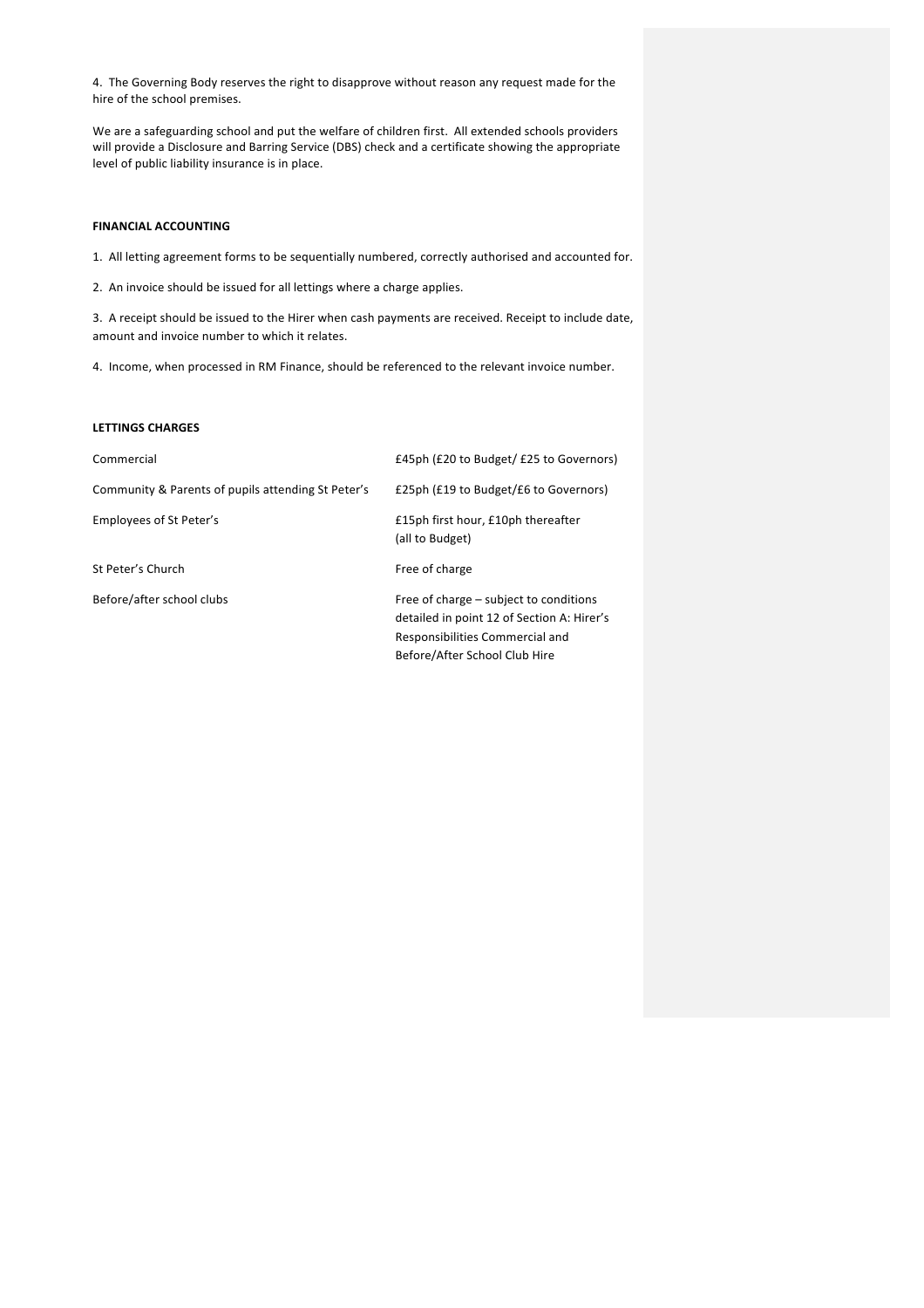# **CONDITIONS GOVERNING THE LETTING OF**

# **ST PETER'S C OF E PRIMARY SCHOOL**

Please read either Section A or Section B as applicable in addition to the general conditions listed below.

#### **General**

- 1 The Headteacher and the School Governors are responsible for approving the hiring of school premises ('the Hire') and applications in the first instance should be made to the Headteacher. The School Governors have appointed a responsible person to approve all lettings applications.
- 2 If the School is required for urgent official or academic reasons the School reserve the right to cancel the Hire. Should this occur, the Hirer will be reimbursed the Hiring fee.
- 3 All documentation required and as specified on the Safeguarding Children Checklist (see Appendix 1) should be presented by the Hirer before the Hire takes place.
- 4 For Commercial Hirer and before/after school clubs, Disclosure and Barring Service (DBS) certificates must be produced for the Hirer and any helpers.
- 5 No alterations must be made to the school structure, fixtures or fittings. No nails, tacks, screws etc shall be driven into or adhesive fixed to any of the walls, floors, ceilings, furniture or fittings. Notices must only be fixed to notice boards provided. School furniture shall not be moved except by arrangement with the Headteacher.
- 6 The Kitchen may only be used where prior approval has been given.
- 7 The Hirer shall vacate the premises by no later than midnight.
- 8 Alcoholic beverages must not be sold or consumed on the premises unless the Headteacher has given specific prior written approval. Should such approval be given the Hirer must obtain the necessary licence, which must be produced, to the Headteacher prior to the Hire taking place.
- 9 The Hirer must comply with the smoke free legislation, which came into effect on 1 July 2007. Failure to comply may result in a fine for both the Hirer and the school. Smoking is not allowed anywhere on the School premises.

Michael Van Klink 13/2/2019 08:19

**Comment [1]:** There is only one place to sign no A or B? I think what you are trying to say is that Commercial Hires are "A" and Community hires are The Communities is the community of the Community of the Community Nevertheless I think the sentence should say something like "Please read either Section A or B as applicable in addition to the General conditions and sign"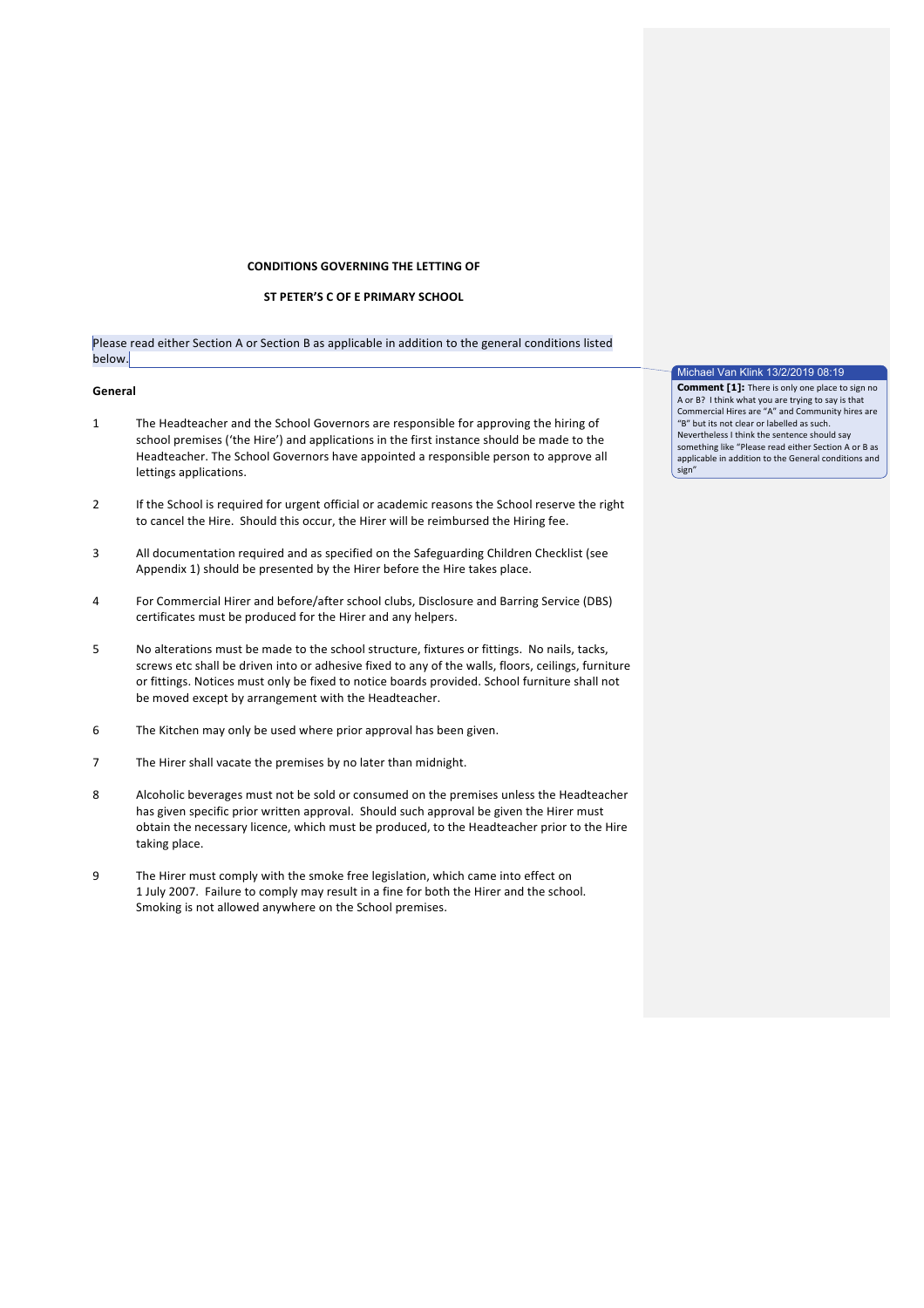- 10 Occupancy limits must not be exceeded.
- 11 Whenever organisations are permitted to use the school swimming pool, since the depth of water exceeds 1 metre, a qualified life-saver and one other adult who shall also be a swimmer, shall be in attendance throughout the whole period of hire.

#### **Section A: Hirer's Responsibilities - Commercial and Before/After School Club Hire**

- 1 The Hirer must produce event documentation to include a risk assessment and emergency action plan of the Hire. This documentation must include details of health and safety issues relating to the nature of the hire including arrangements for first aid, supervision, communication, crowd control, use of equipment, traffic management and emergency procedures, appropriate to the nature of the hire. The Hirer undertakes to follow any recommendations arising out of such Risk Assessment prior to the hire. Further guidance on risk assessments is available from the HSE website: http://www.hse.gov.uk
- 2 The School reserves the right to undertake regular checks of the Hire of the Premises by the Hirer and any recommendations made by the School following such checks will be undertaken without delay by the Hirer. Failure to comply may result in termination of the hire arrangements.
- 3 If the Hirer wishes to cancel the Hire it must be notified in writing to the Headteacher at least one week before the Hire is due. In the event of the Hirer failing to give such notice the Hiring Fee will be non-returnable. Any preparation work carried out for the Hirer will be paid for by the Hirer.
- 4 The Hirer must be in attendance at all times and must provide and exercise adequate supervision throughout the Hire to prevent:

(a) Damage to the buildings, grounds, fixtures, fitting and equipment; and/or (b) Excessive noise and/or nuisance to local inhabitants (c) Ensure that provisions for safety including recommendations identified through risk assessment are carried out

The Hirer will meet the cost of making good any damage caused.

- 5 Adequate insurance will be affected by the Hirer to cover the liability in respect of the Hire. In respect of public liability insurance cover the Hirer shall affect the policy with a minimum indemnity of £5,000,000 in respect of any one incident.
- 6 In the event of any injury, damage or loss being sustained, suffered or incurred by the Hirer or any other person, the Hirer shall accept full responsibility and shall indemnify the School from all costs, including claims, demands and expenses arising therefrom save where any injury, damage or loss or to any claim arising therefrom was caused by the negligence of the School, or any servant or representative from the School, in which circumstances, the School will indemnify the Hirer from all costs, claims, demands and expenses arising therefrom.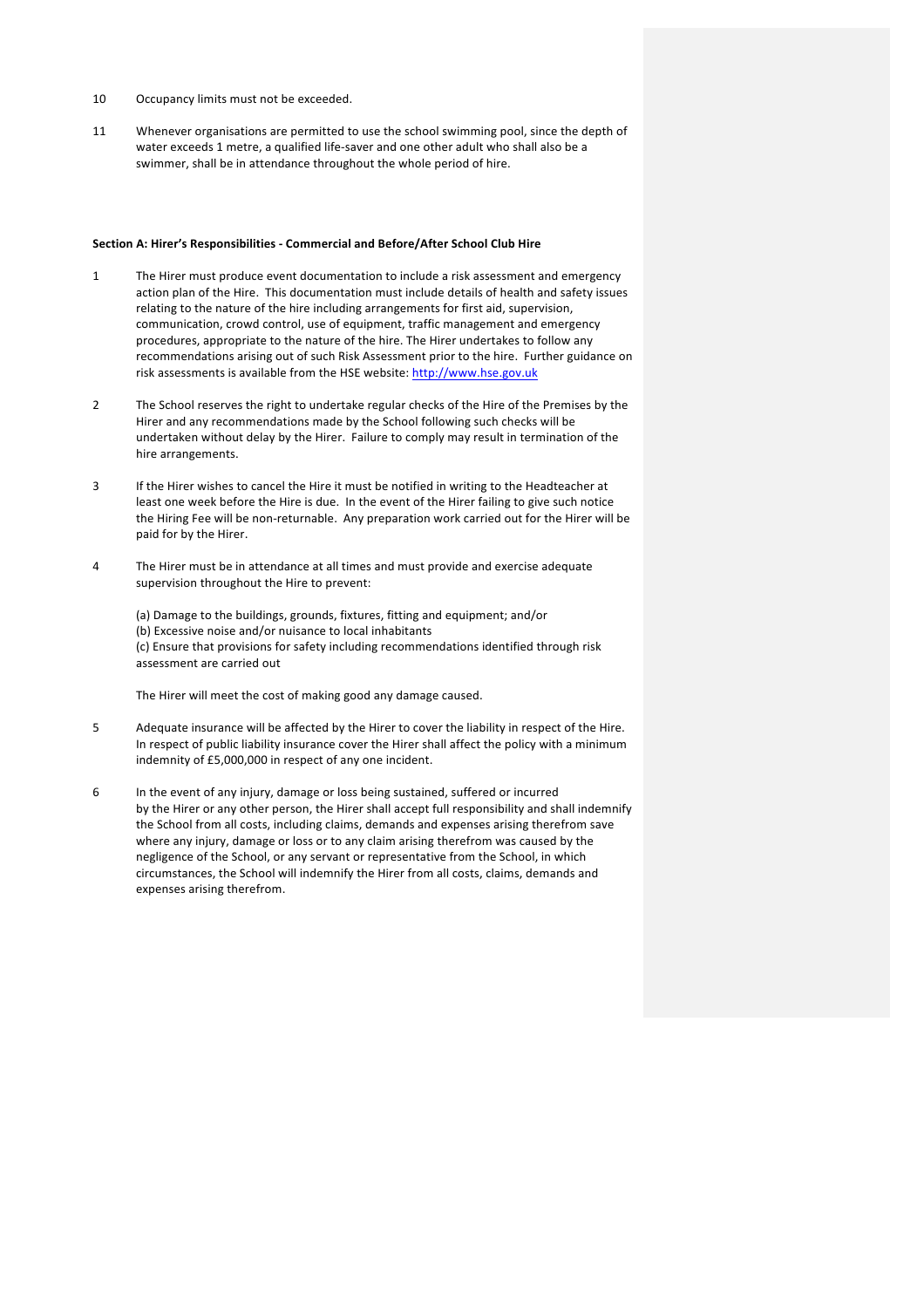- 7 In the event of any damage done to or loss or property suffered or incurred by the Hirer, the Hirer shall accept full responsibility therefor and shall indemnify the School from all costs, claims, demands and expenses arising therefrom save where any damage or loss or to any claim arising therefrom was caused by the negligence of the School or any servant or representative of the School in which circumstances the School will indemnify the Hire from all costs, claims, demands and expenses arising there from.
- 8 The school will not be responsible for the safety of any goods or articles of any kind that may be brought into or left on the Premises by the Hirer and/or any of his servants or representatives while on the Premises for the purposes of the Hire.
- 9 The School reserves the right to cancel the agreement if, in the opinion of the School, damage may be caused to the Premises; or if by flood, storm, fire or other cause beyond the School's control the Premises shall be rendered unfit for use; or if the School considers it necessary to close the Premises for the purpose of executing urgent repairs or alterations; or if, in the opinion of the School, it is in the public interest that the Premises should be closed for any reason.
- 10 The Hirer is responsible for providing a person/persons who is/are capable of administering First Aid. The school will make the Hirer aware of the location of the First Aid facilities.
- 11 It is the Hirer's responsibility to ensure children do not have any allergies to snacks given during the club session. If requested, the office can also check school records. No nuts or nut products are allowed on school premises.
- 12 If running classes straight after school which involve children from our school:

Hirers must be on the school premises before the end of the school day to set up, ready to meet children at the end of the school.

Hirers must offer free places (1 free place 1-12 children, 2 free places 13 children upwards per session) to children who have free school meals and other children whose circumstances suggest they would particularly benefit e.g. a gifted and talented child or a child eligible for Pupil Premium.

Classes being held within the school can only take place during term-time and excludes inservice training days when the school is closed (please see School website for term dates).

Children must be collected promptly by their parents/carers at the end of the session as there are no facilities for minding children after school. It is the Hirer's responsibility to take care of children until their parents/carers arrive.

Children must be appropriately supervised when using the toilet facilities.

Children must be suitably attired for the club/class they are attending.

- 13 The premises must be left clean and tidy after use. Lights and electrical equipment must be switched off, all windows must be closed and the exit doors locked. The outside pedestrian gates must also be locked upon leaving. The cost of any additional cleaning found to be necessary will be met by the Hirer.
- 14 Public performances, entertainment, performance of music, singing or dancing to which members of the public are admitted are not permitted unless prior written permission has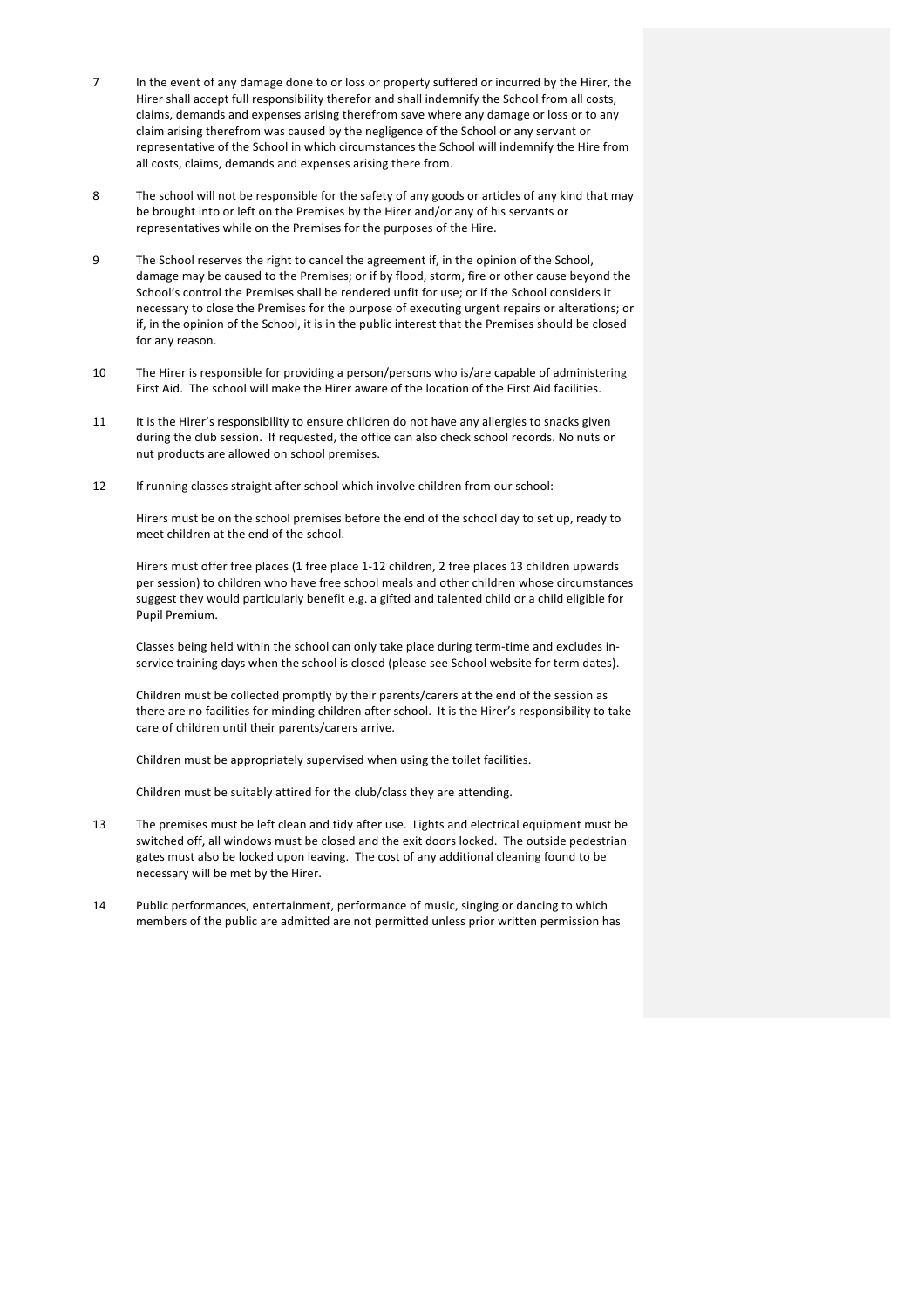been obtained from the Headteacher who will determine that the School premises are adequately licensed for those purposes.

- 15 The Hirer is responsible for any waste generated by the activity of the hire and must dispose of it appropriately and in accordance with Environmental Protection Act 1990.
- 16 The onus is on the Hirer to ensure that any electrical equipment brought onto school premises is in safe working order. The Hirer will be held liable for any damage caused by faulty equipment.
- 17 Animals must not be brought onto the School grounds, playground or into any buildings, with the exception of guide dogs for the visually impaired.
- 18 All information in relation to the School must remain confidential.
- 19 Photocopying of leaflets or posters must be undertaken by the Hirer. Photocopying is available on request through the School Office and is chargeable per copy made.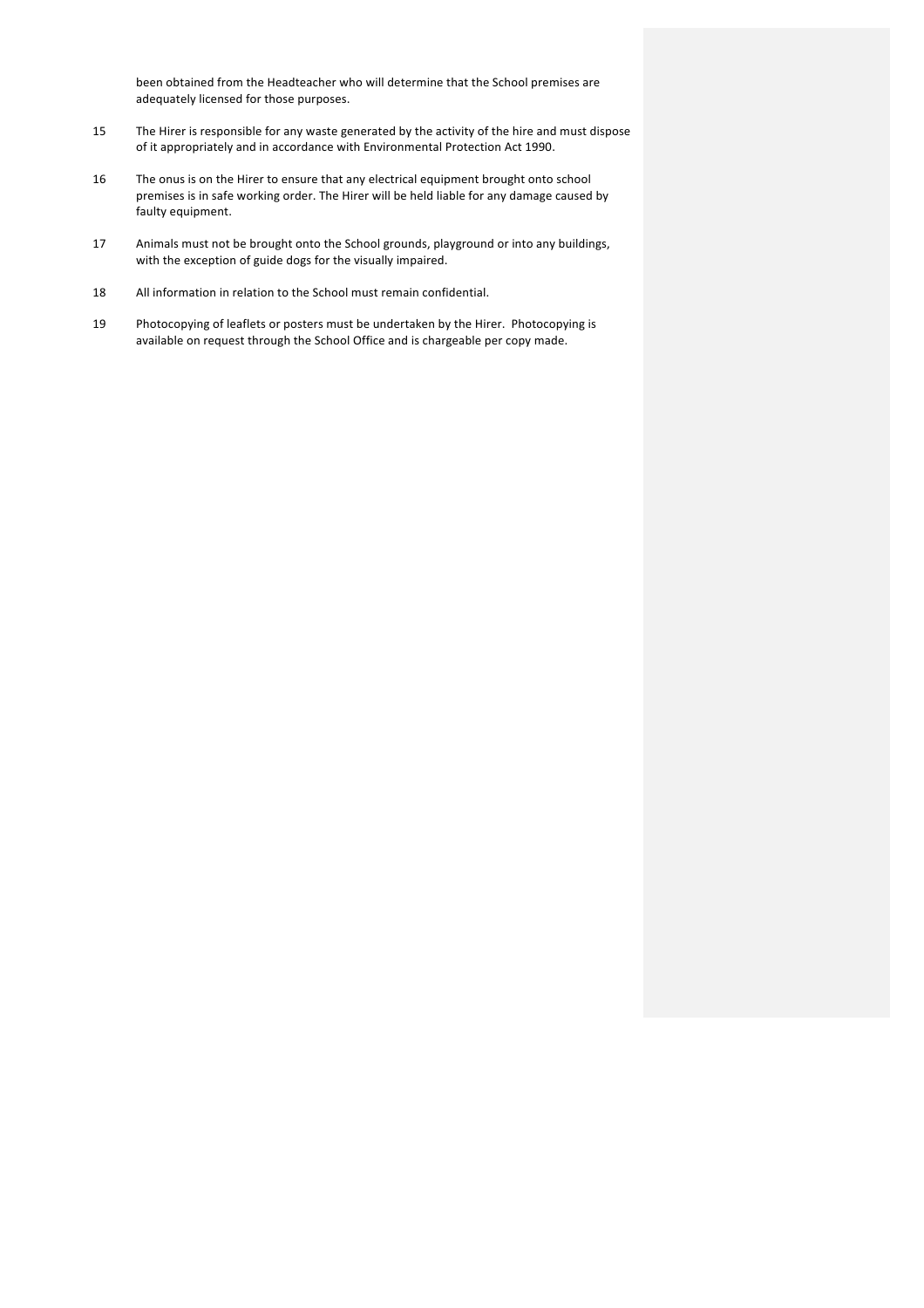#### **Section B: Hirer's Responsibilities - Community/Parents/Employees/Church**

- 1 The Hirer is responsible for conducting their own risk assessment prior to the event.
- 2 The School reserves the right to undertake regular checks of the Hire of the Premises by the Hirer and any recommendations made by the School following such checks will be undertaken without delay by the Hirer. Failure to comply may result in termination of the hire arrangements.
- 3 If the Hirer wishes to cancel the Hire it must be notified in writing to the Headteacher at least one week before the Hire is due. In the event of the Hirer failing to give such notice the Hiring Fee will be non-returnable. Any preparation work carried out for the Hirer will be paid for by the Hirer.
- 4 The Hirer must be in attendance at all times and must provide and exercise adequate supervision throughout the Hire to prevent:
	- (a) Damage to the buildings, grounds, fixtures, fitting and equipment; and/or (b) Excessive noise and/or nuisance to local inhabitants (c) Ensure that provisions for safety are carried out

The Hirer will meet the cost of making good any damage caused.

- 6 The school will not be responsible for the safety of any goods or articles of any kind that may be brought into or left on the Premises by the Hirer and/or any of his servants or representatives while on the Premises for the purposes of the Hire.
- 7 The School reserves the right to cancel the agreement if, in the opinion of the School, damage may be caused to the Premises; or if by flood, storm, fire or other cause beyond the School's control the Premises shall be rendered unfit for use; or if the School considers it necessary to close the Premises for the purpose of executing urgent repairs or alterations; or if, in the opinion of the School, it is in the public interest that the Premises should be closed for any reason.
- 8 The Hirer is responsible for ensuring there is/are a person/persons who is capable of administering First Aid. The school will advise them of the location of First Aid facilities.
- 9 It is the Hirer's responsibility to ensure children do not have any allergies to snacks or food given during the Hire session. No nuts or nut products are allowed on school premises.
- 10 The premises must be left clean and tidy after use. Lights and electrical equipment must be switched off, all windows must be closed and the exit doors locked. The outside pedestrian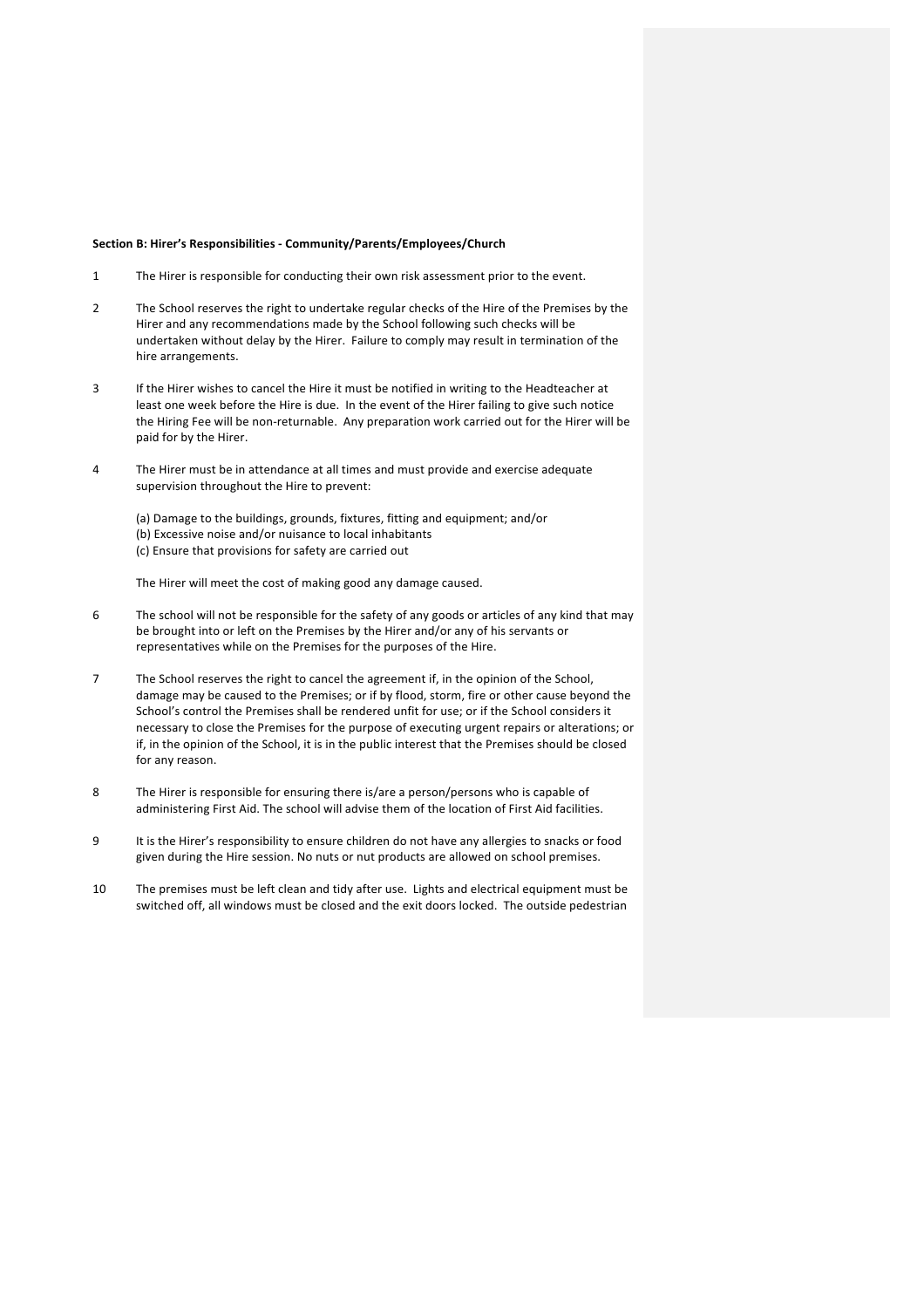gates must also be locked upon leaving. The cost of any additional cleaning found to be necessary will be met by the Hirer.

- 11 Public performances, entertainment, performance of music, singing or dancing to which members of the public are admitted are not permitted unless prior written permission has been obtained from the Headteacher who will determine that the School premises are adequately licenses for those purposes.
- 12 The Hirer is responsible for any waste generated by the activity of the hire and must dispose of it appropriately and in accordance with Environmental Protection Act 1990.
- 13 The onus is on the Hirer to ensure that any electrical equipment brought onto school premises is in safe working order. The Hirer will be held liable for any damage caused by faulty equipment.
- 14 Animals must not be brought onto the School grounds, playground or into any buildings, with the exception of guide dogs.
- 15 All information in relation to the School must remain confidential.
- 16 Reprographics machines, computers and TV/audio equipment belonging to the school must not be used.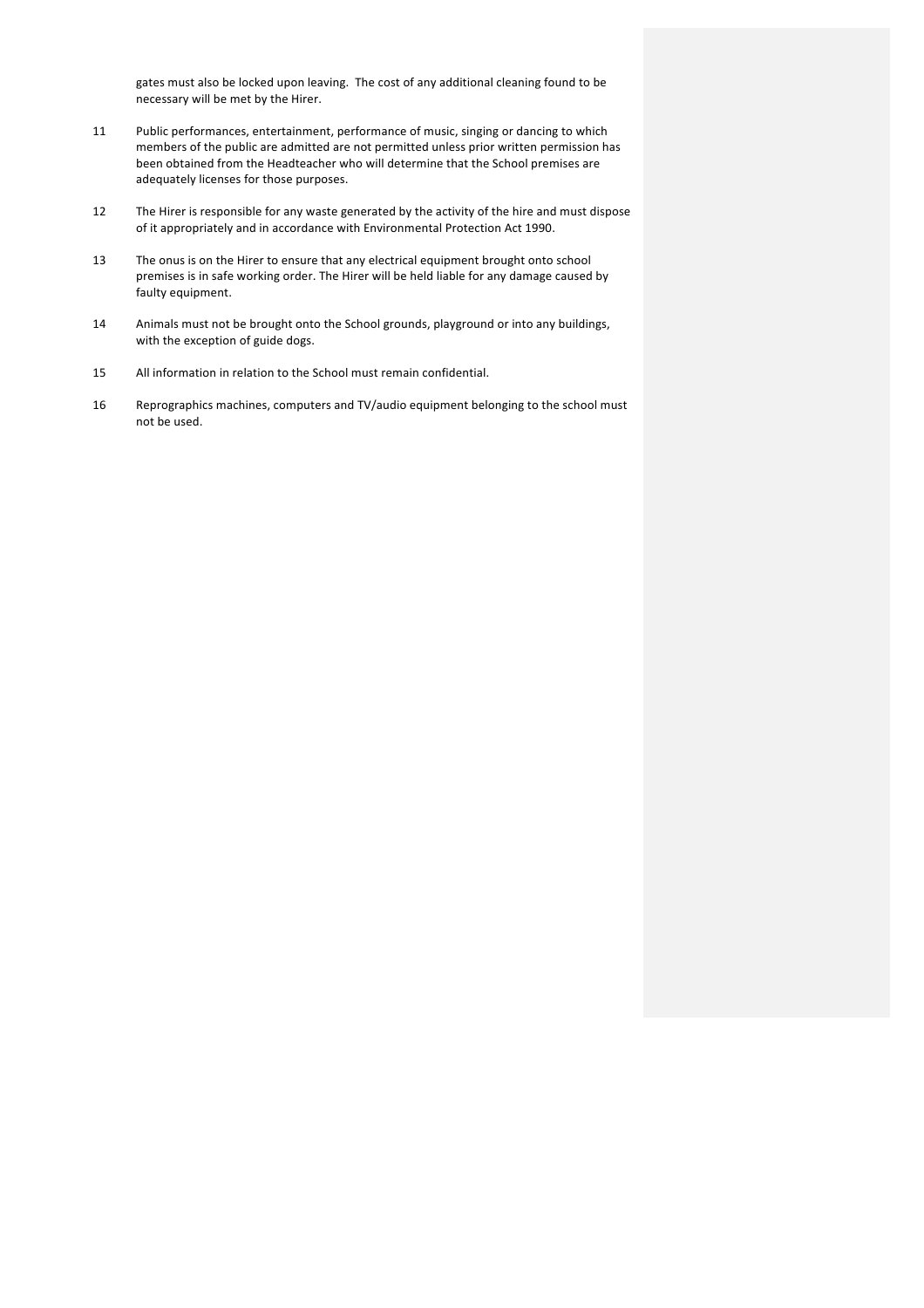#### **Security and Safeguarding of Children and Young People**

- 1 Schools follow best practice in implementing a child protection policy including Disclosure and Barring Service (DBS) checks of adults who work with children in school. Therefore, any organisation hiring school premises, if working with children and young people, will be expected to present the documentation requested on the Safeguarding Children Checklist (see Appendix 1)
- 2 If the organisation is not able to present listed documentation, the School will not enter into a Hire Agreement.

#### **Fire Precautions**

- 1. The Hirer should be provided with a copy of the school's Emergency Evacuation Plan.
- 2. The Hirer must be in attendance at the scene of the activity during the whole time that the premises are open to the public and during this time an adequate number of competent attendants shall be on duty. The Hirer or his appointed representative shall not be engaged in any duty that will prevent his overall supervision of the Hire.
- 3. The Hirer must ascertain and comply with any special fire precautions or requirements contained in music, singing and dancing, theatres, or any other licences appropriate to the intended use of the premises. A fire risk assessment must be completed to cover all activities that will take place for the duration of the hire to satisfy the requirements of current fire safety legislation. This must be made available to the responsible person of the building. The use of pyrotechnics and special effects are not permitted without express permission of the Headteacher and are subject to specific risk assessment. Fire authority approval may also be necessary.
- 4. Seating, gangways and passages shall be provided as approved by the responsible person acting on behalf of the School.
- 5. All gangways, corridors, fire escape routes and external passageways intended for entrance and exit shall be kept entirely free from obstruction.
- 6. All exit doors must be accessible during the whole time the public are on the premises.
- 7. The Hirer must familiarise themselves with the position of a telephone for summoning assistance, fire alarm system, escape routes, operation of any door opening devices, the location of the assembly point and fire-fighting equipment. Fire-fighting equipment should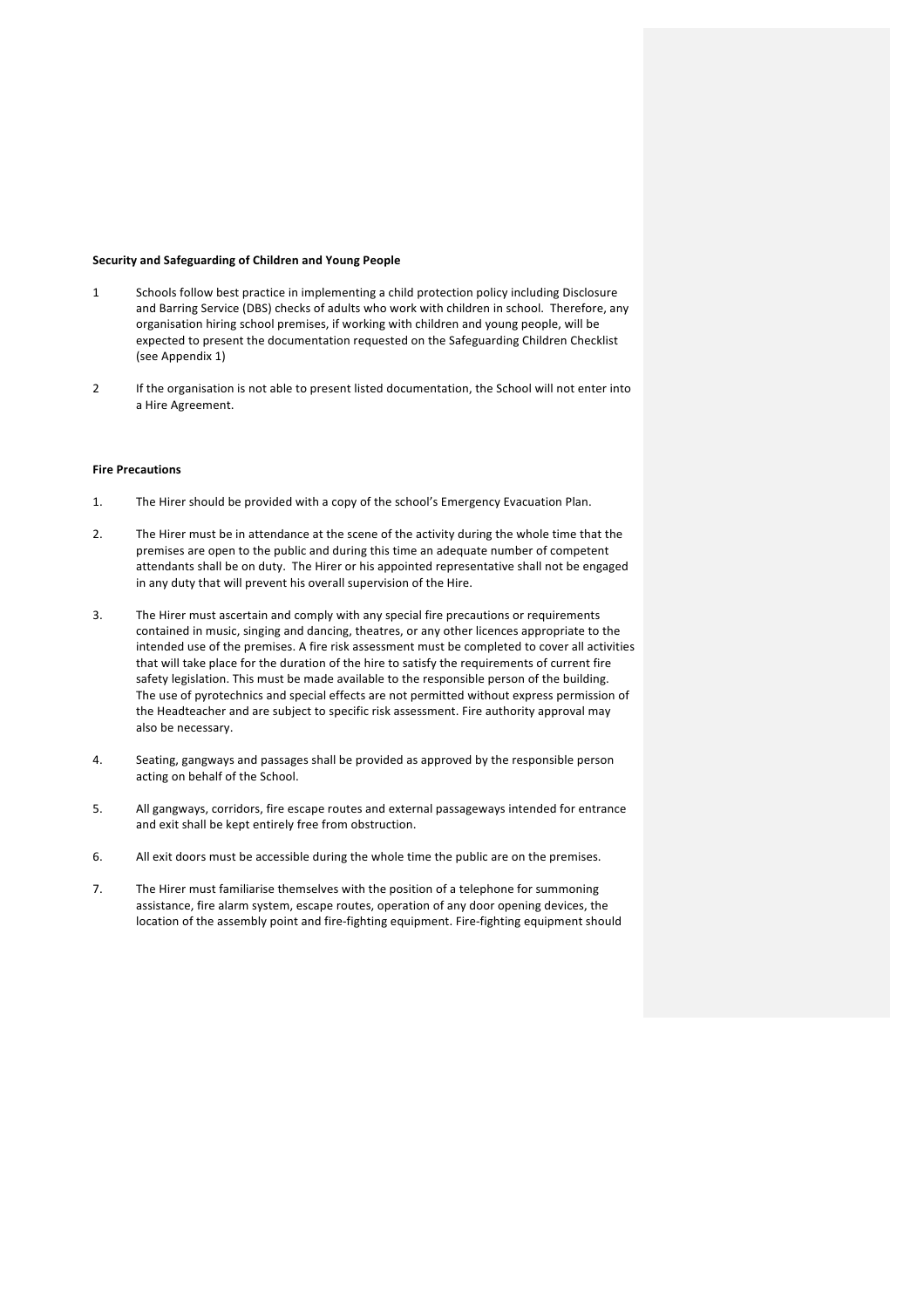only be used in life threatening situations and should only be used by trained people. A nominated person should be responsible for using the fire-fighting equipment, if necessary. The responsible person for the site should be consulted on any additional equipment necessary where stage performances or exhibitions are intended.

# **Materials**

- 1. Mats or other floor coverings shall be secured to prevent rucking.
- 2. Flammable materials are not to be used for the decoration of the premises unless such materials have been rendered flame retardant and are maintained as such. No naked flames can be used (e.g. candles, tealights etc)
- 3. No hazardous substance/s shall be brought onto school premises unless the Control of Substances Hazardous to Health Regulations have been complied with in terms of material safety data sheets, COSHH risk assessment, and necessary controls and training are in place and must be agreed by the Headteacher.
- 4. No hazardous substances can be stored at the school by the Hirer. Only sufficient quantities required for the activity should be brought to the site and all hazardous materials should be removed at the end of the activity (including any waste).

# **Temporary Electrical Installations**

1. Any temporary electrical installation must only be carried out by a qualified electrician and must comply with the applicable recommendations and requirements of the following:

(a) The Institution of Electrical Engineers Regulations for the electrical equipment of buildings - current edition and amendments;

(b) The British Standard Specification and Codes of Practice – current edition and amendments; or

- (c) The Electrical Supply Regulations current edition and amendments.
- 2. All temporary installations shall be disconnected from the permanent installation immediately after the completion of the Hire.
- 3. All portable electric items must have been PAT tested within the last 12 months and a visual inspection should be carried out before use.

## **Additional Requirements for the Hiring of External School Premises**

1. The Hirer must consult the Headteacher if there is any doubt about the condition of the ground. In the event of the ground being deemed unfit for use immediately before the Hire is to take place, the hire charge will be refunded.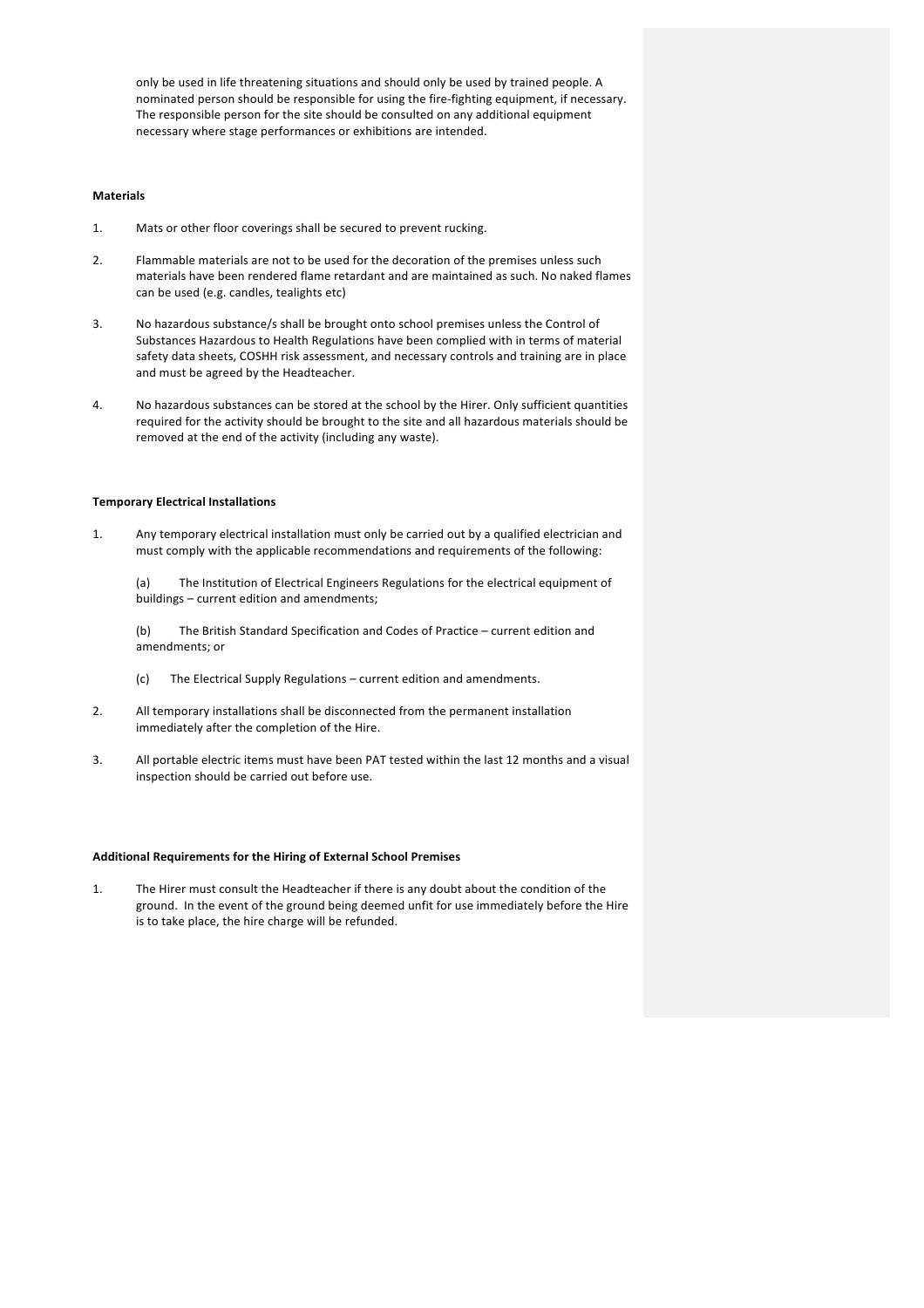- 2. The Hirer must ensure adequate supervision is exercised over everyone taking part in the Hire including spectators. Casual spectators not included in the Hire must not be admitted. Participants must have reasonable fitness to allow them to undertake the activity safely.
- 3. Stakes or similar must not be driven into the ground unless specific permission has been given.
- 4. Vehicles must not be driven over or parked on the playground unless prior permission has been obtained.
- 5. Unless prior written permission has been obtained from the Headteacher bonfires are not permitted.
- 6. Playgrounds must be left in a clean, tidy and safe condition.
- 7. Any loudspeakers must be operated at moderate volume so as not to cause a nuisance.
- 8. The Hirer should take all reasonable steps to ensure that items sold on the School Premises are legal and appropriate for the Premises. It is the Hirer's responsibility to ensure that the name of the School is not brought into disrepute by the sale of illegal or inappropriate items. The Hirer should refer to the Headteacher for guidance on such items

# **After the Hire**

- 1. On completion of the Hire the Hirer must carry out an inspection of the Premises to ensure that:
	- (a) all windows and doors are closed and secured;
	- (b) the premises have been left clean, tidy and safe; and
	- (c) there are no signs of a fire.

#### **Termination**

- 1. In the case of regular Hires, each party reserve the right to terminate this Agreement giving the other party one month's notice in writing.
- 2. In the event of a breach of the terms of this Agreement by the Hirer concerning public safety including any failure to implement the recommendations of the Risk Assessment of the Hire, the School may terminate this Agreement with immediate effect.
- 3. The School's decision to terminate under Section A point 9/ Section B point 7 shall not give rise to any claims for damages or otherwise by the Hirer.

Michael Van Klink 13/2/2019 08:10 **Comment [2]:** Where is Section 9 exactly?

#### **Indemnity**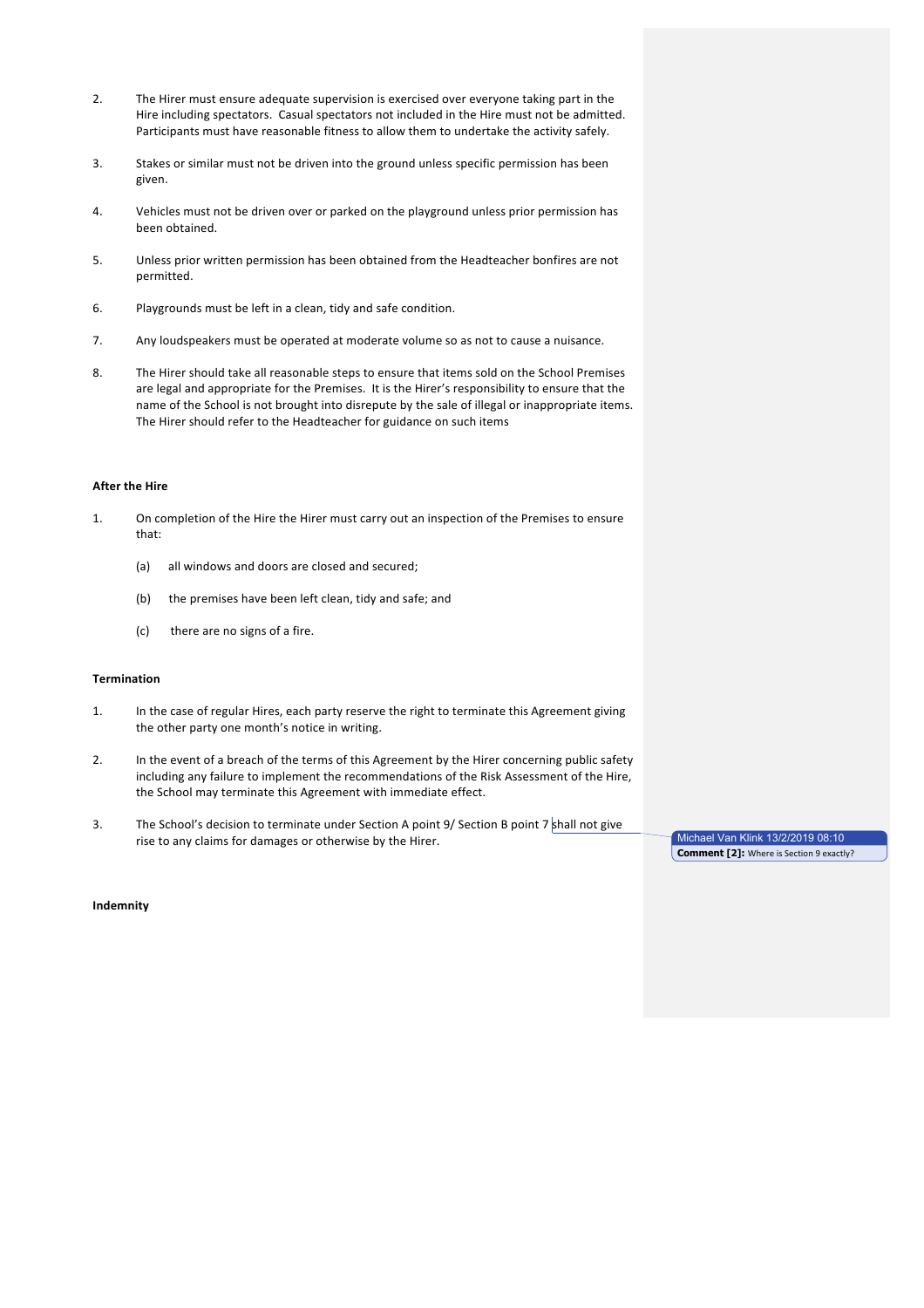The Hirer agrees and undertakes with the School to indemnify and keep the School indemnified from and against all actions, proceedings, costs, claims and demands by third parties in respect of any damage or liability caused by or arising from the use or occupation of the School Premises by the Hirer 

## **Disability Equality Statement**

St Peter's C of E Primary School is committed to promoting Disability Equality and equality of opportunity for pupils with learning difficulties. The Hirer must ensure that anyone with a disability or leaning difficulty has equal access as described below:

#### **Equal Opportunities and Inclusivity**

- 1. The Hirer is committed to providing the equality of opportunity for all adults, children and families. We believe that no child, individual or family should be excluded from any group on any grounds.
- 2. The Hirer is committed to the principle that any behaviour, language or action that creates discrimination or disadvantage is unacceptable and will be challenged.
- 3. The Hirer will make every effort to ensure that the setting, equipment and resources promote equality of opportunity for all and reflect the different cultures, levels of ability, family status, gender, religion, etc, of the group of members who hire the facilities.
- 4. The Hirer believes it is important to operate a provision which is fully inclusive and encourages anti-discriminatory practice for both children and adults. The building has full wheelchair access and the setting and facilities are adaptable to enable the best level of care for all the group member's needs.
- 5. The Hirer will ensure that any activities undertaken would not be detrimental to cohesion of the community, nor promote intolerance on the basis of ethnicity, faith, gender, sexual orientation, disability or age.

If there is any doubt about the application of any of the above conditions and Agreements A & B, the advice of the Headteacher should be sought.

In the event of difficulty during the Hire please contact:

Headteacher: Iain Gunn 07766 812050

Site Manager: Errol Strachan 07944 696620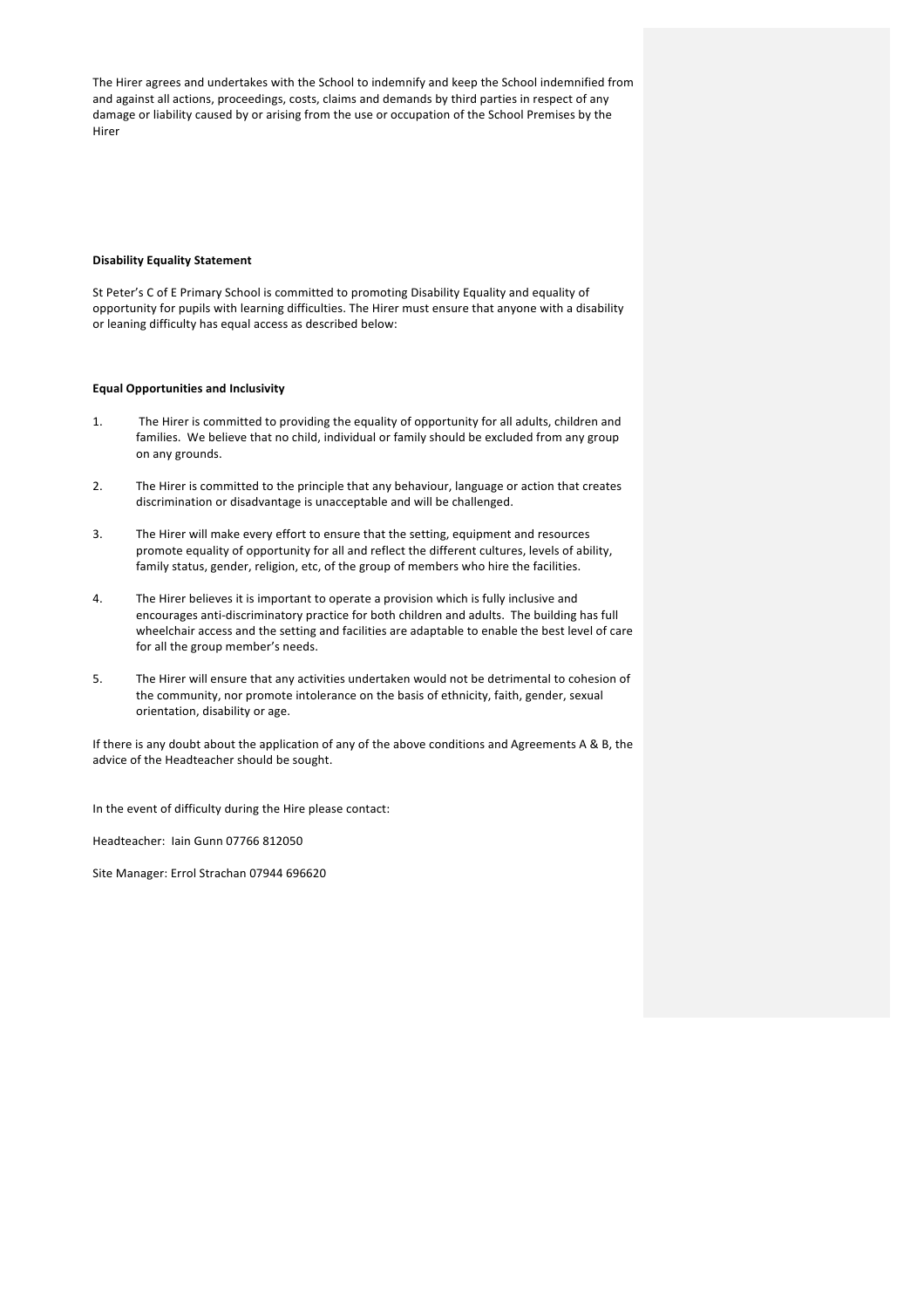Please sign below to indicate you have read and accepted the above terms and conditions.

| <b>HIRER</b>              |  |
|---------------------------|--|
| Signed:                   |  |
| Date:                     |  |
| <b>Contact Name:</b>      |  |
| <b>Contact Address:</b>   |  |
|                           |  |
| <b>Contact Telephone:</b> |  |
|                           |  |
| <b>SCHOOL</b>             |  |
|                           |  |

| Name:. |  |
|--------|--|
| Date:  |  |